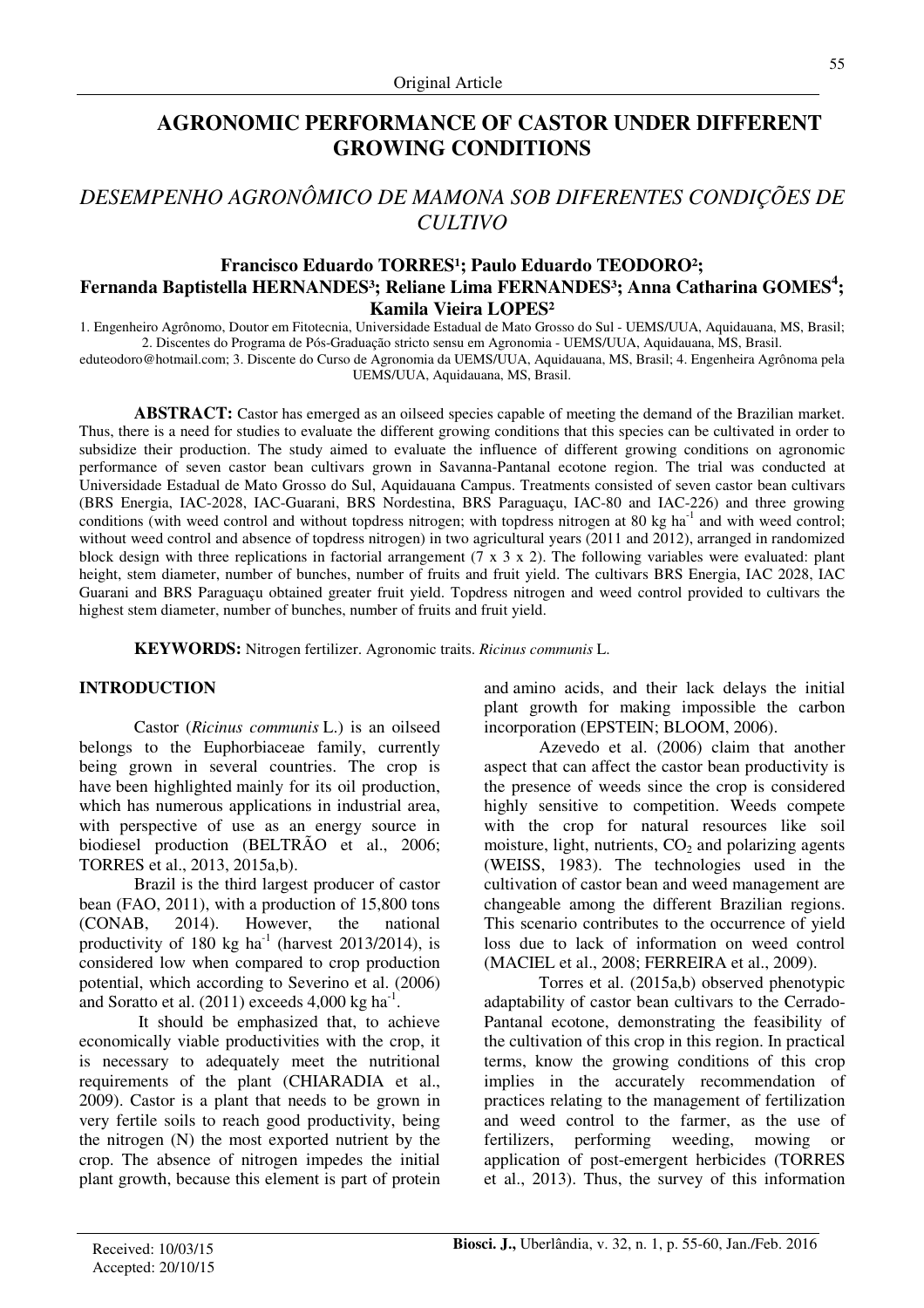Agronomic performance…  $\blacksquare$ 

contributes to the understanding of cropping systems that allow the castor bean production expansion in Brazil and the increase of productivity and economic returns for this crop (COSTA et al., 2014).

Given the above, the aim of this study was to evaluate the influence of different growing conditions on the agronomic performance of castor cultivars grown in the Savanna-Pantanal ecotone region.

#### **MATERIAL AND METHODS**

The trial was conducted at the Crop Science sector of the Universidade Estadual de Mato Grosso do Sul, Campus Aquidauna (20º27'S, 55º40'W and average altitude of 170 m). The soil of the area was classified as Ultisol Dystrophic of sandy texture, with the following features in the layer  $0 - 0.20$  m: pH  $(H_2O) = 6.2$ ; Al exchangeable  $(\text{cmol}_c \text{ dm}^3) =$ 0.0; Ca+Mg (cmol<sub>c</sub> dm<sup>-3</sup>) = 4.3; P (mg dm<sup>-3</sup>) = 41.3; K (cmol<sub>c</sub> dm<sup>-3</sup>) = 0.2; Organic matter (g dm<sup>-3</sup>) = 19.7; V (%) = 45.0; m (%) = 0.0; Sum of bases  $(\text{cmol}_c \text{ dm}^3) = 4.5$ ; CEC  $(\text{cmol}_c \text{ dm}^3) = 5.1$ .

The experimental design used was randomized blocks with three replications in factorial arrangement  $(7 \times 3 \times 2)$ . The experimental units consisted of four rows of plants with 15.0 m in length for each treatment, being divided into three sub-plots of 5.0 m each, spaced 1.0 x 1.0 m between rows and between plants respectively. The treatments consisted of seven castor bean cultivars (BRS Energia, IAC-2028, IAC-Guarani, BRS Nordestina, BRS Paraguaçu, IAC-80 and IAC-226), evaluated in two crop years (2010/2011 and 2011/2012) and three growing conditions (C), described below:

C1: without weed control throughout the crop cycle and without topdress nitrogen (N);

• C2: with weed control during the crop cycle and with topdress nitrogen at 80 kg  $ha^{-1}$ , distributed individually on each plant at 55 days after sowing.

C3: with weed control and absence of topdress nitrogen.

The trial was conducted for two consecutive crop years (2010/2011 and 2011/2012), using the same treatments, following the crop treatments and the evaluation methodology follow mentioned. Sowing was carried out on 10 December, 2010 and 2011. The preparation of area consisted of a mechanical and a weeding harrow, with the holes with a depth of 15 cm, manually opened with the aid of a hoe. The commercial chemical fertilizer formulation 04-20-20 (NPK) was distributed manually at the bottom of the pits, corresponding to  $30 \text{ g hole}^{-1}$ . After fertilization was added an amount of soil on compost and planted a seed per hole, which were covered again with soil.

The evaluations were initiated at 90 days after sowing, when the cultivars were in the growth stage R12, i.e. where 90% of fruits have reached their physiological maturity, characterized by the appearance of dry fruits (MOSHKIN, 1986). It were evaluated in five plants per plot the following variables: plant height (PH), stem diameter (SD), number of bunches (NB), number of fruits (NF) and fruit yield (YIE), as carried out by Torres et al. (2013). In Table 1, are contained all data of maximum and minimum temperature, maximum and minimum air relative humidity and rainfall during the trial developmental period in the agricultural years 2010/2011 and 2011/2012, collected from the weather station installed in the experimental area. Climate results over the experiments are similar to those reported in other studies with castor (TORRES et al., 2013, 2015) and indicate that climatic factors were not limiting for culture.

|  |  | Table 1. Meteorological data during the period of trial conduction. Aquidauana, MS, 2012. |
|--|--|-------------------------------------------------------------------------------------------|
|  |  |                                                                                           |

|      | Temperatures $(^{\circ}C)$ |      |           |      | Relative humidity $(\%)$ |      |      |           | Rainfall (mm) |           |
|------|----------------------------|------|-----------|------|--------------------------|------|------|-----------|---------------|-----------|
|      | 2010/2011                  |      | 2011/2012 |      | 2010/2011                |      |      | 2011/2012 | 2010/2011     | 2011/2012 |
|      | Max.                       | Min. | Max.      | Min. | Max.                     | Min. | Max. | Min.      |               |           |
| Dec. | 40.0                       | 26.9 | 38.8      | 15.1 | 100.0                    | 13.0 | 96.0 | 17.0      | 210.2         | 80.4      |
| Jan. | 35.8                       | 20.8 | 39.1      | 18.5 | 97.0                     | 35.0 | 97.0 | 23.0      | 351.4         | 122.6     |
| Feb. | 34.8                       | 22.0 | 37.0      | 20.7 | 96.0                     | 46.0 | 96.0 | 30.0      | 247.4         | 115.2     |
| Mar. | 33.8                       | 20.4 | 35.9      | 13.3 | 97.0                     | 45.0 | 97.0 | 25.0      | 260.8         | 145.8     |
| Apr. | 34.5                       | 16.1 | 35.0      | 12.9 | 97.0                     | 31.0 | 96.0 | 37.0      | 56.2          | 104.8     |
| May. | 33.3                       | 11.0 | 32.9      | 9.0  | 98.0                     | 28.0 | 98.0 | 26.0      | 4.6           | 35.0      |
| Jun. | 34.4                       | 10.9 | 32.5      | 10.2 | 98.0                     | 25.0 | 98.0 | 30.0      | 8.2           | 187.4     |
| Jul. | 35.6                       | 9.5  | 34.3      | 14.2 | 97.0                     | 19.0 | 99.0 | 22.0      | 23.6          | 10.2      |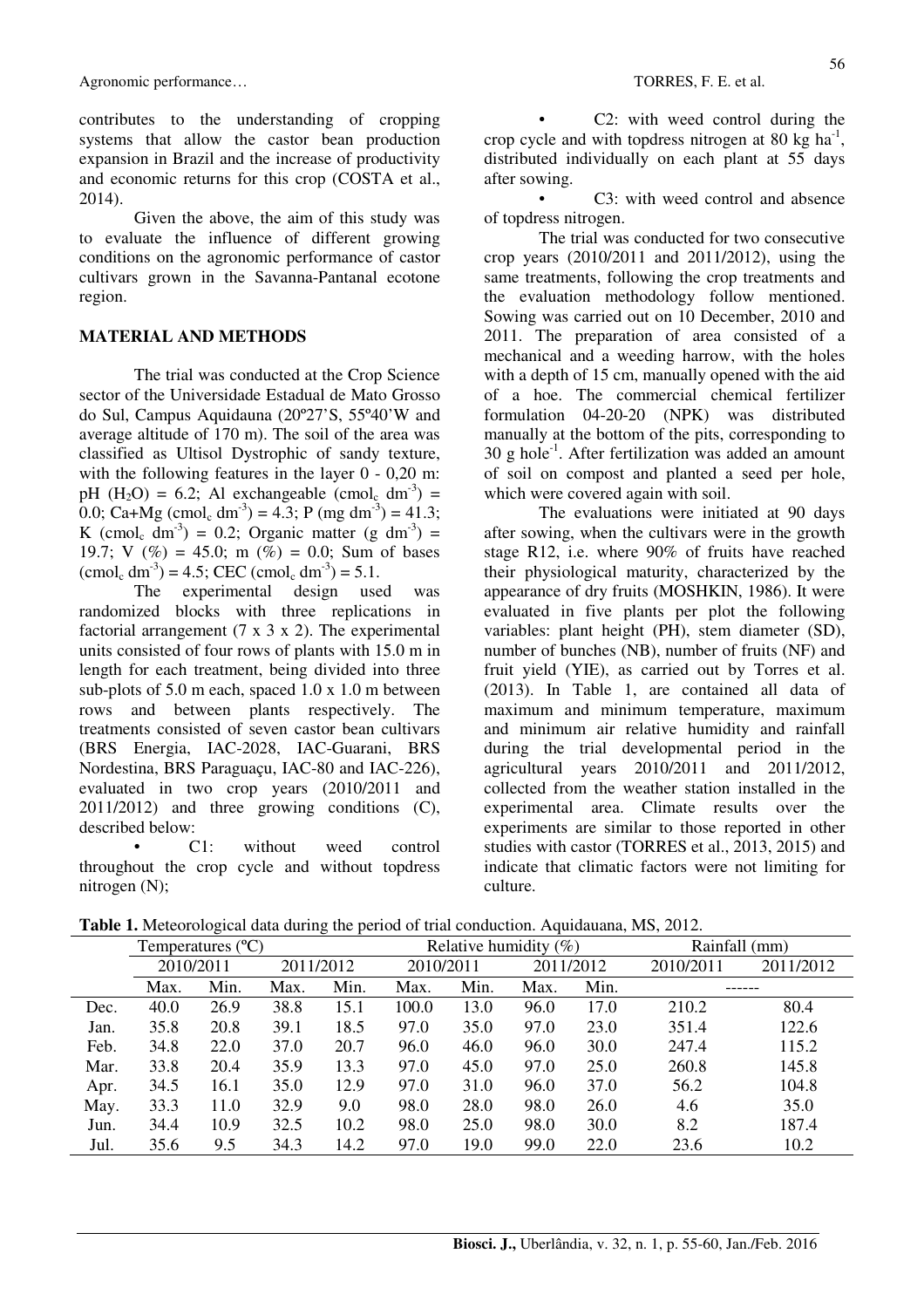Agronomic performance…  $\blacksquare$ 

Data were submitted to individual variance analysis. For all variables this trial, the relation among the residual mean square of the individual variance analysis did not exceed the relation 7:1, allowing following the implementation of joint analysis of the trials (BANZATTO; KRONKA, 2006). Data were subjected to analysis of variance and when the effects were significant, was performed mean comparison by Tukey's test at 5% probability. All analyzes were performed using the statistical application Sisvar (FERREIRA, 2011).

#### **RESULTS AND DISCUSSION**

The joint analysis has not detected significant effect of crop years and no interaction with any other evaluated factor. There was no significant interaction between cultivars and growing conditions. However, the joint analysis revealed significant differences among the cultivars  $(p \le 0.01)$  for all variables (Table 2). The cultivar BRS Paraguaçu obtained the highest mean values for PH and SD, but not statistically differed from the cultivars BRS Nordestina, IAC Guarani and IAC 226.

**Table 2.** Mean values of the variables plant height (PH), stem diameter (SD), number of bunches (NB), number of fruits (NF) and yield fruit (YIE) of seven castor bean cultivars, in two crop years.

| Cultivars                                                | of Hunter (1 if ) and flow hunt (1 iii) of Seven easier cean early also have veep years.<br>$PH$ (cm)                                                                                                                                                                                                       | $SD$ (mm)      | NB                                                                                                | NF                          | YIE $(kg ha^{-1})$ |
|----------------------------------------------------------|-------------------------------------------------------------------------------------------------------------------------------------------------------------------------------------------------------------------------------------------------------------------------------------------------------------|----------------|---------------------------------------------------------------------------------------------------|-----------------------------|--------------------|
|                                                          |                                                                                                                                                                                                                                                                                                             |                |                                                                                                   |                             |                    |
| <b>BRS</b> Energia                                       | 157.00 b                                                                                                                                                                                                                                                                                                    | 22.79c         | 2.62a                                                                                             | 110.30 <sub>b</sub>         | $3,001.23$ a       |
| <b>IAC 2028</b>                                          | 180.22 b                                                                                                                                                                                                                                                                                                    | 32.73 b        | 1.39c                                                                                             | $125.56$ ab                 | 1,841.19 abc       |
| <b>IAC</b> Guarani                                       | $200.87$ ab                                                                                                                                                                                                                                                                                                 | $35.24$ ab     | 1.41c                                                                                             | 162.62 ab                   | 2,330.46 ab        |
| <b>BRS</b> Nordestina                                    | $210.21$ ab                                                                                                                                                                                                                                                                                                 | $40.39$ ab     | $1.74~\mathrm{bc}$                                                                                | 140.79 ab                   | 1,283.38 bc        |
| <b>BRS</b> Paraguaçu                                     | 238.16 a                                                                                                                                                                                                                                                                                                    | 42.58a         | $2.09$ ab                                                                                         | 169.96 ab                   | 1,764.37 abc       |
| <b>IAC 226</b>                                           | 193.33 ab                                                                                                                                                                                                                                                                                                   | 33.33 ab       | 1.48c                                                                                             | 194.89 a                    | $1,166.13$ bc      |
| IAC 80                                                   | 154.03 b                                                                                                                                                                                                                                                                                                    | 31.01 bc       | 1.17c                                                                                             | 116.87 b                    | 559.02 c           |
| $\mathbf{F}$                                             | $4.72*$                                                                                                                                                                                                                                                                                                     | $9.62*$        | $14.91*$                                                                                          | $3.96*$                     | $7.45*$            |
| CV(%)                                                    | 20.79                                                                                                                                                                                                                                                                                                       | 26.09          | 22.34                                                                                             | 25.50                       | 23.44              |
| $\sim$<br>$\cdots$ $\sim$<br>$\sim$ $\sim$ $\sim$ $\sim$ | $\mathbf{r}$ , $\mathbf{r}$ , $\mathbf{r}$ , $\mathbf{r}$ , $\mathbf{r}$ , $\mathbf{r}$ , $\mathbf{r}$ , $\mathbf{r}$ , $\mathbf{r}$ , $\mathbf{r}$ , $\mathbf{r}$ , $\mathbf{r}$ , $\mathbf{r}$ , $\mathbf{r}$ , $\mathbf{r}$ , $\mathbf{r}$ , $\mathbf{r}$ , $\mathbf{r}$ , $\mathbf{r}$ , $\mathbf{r}$ , | $\alpha$ 11 11 | $\mathbf{1} \cdot \mathbf{e} \cdot \mathbf{e}$ . $\mathbf{1} \cdot \mathbf{e}$<br>$\cdot$ $\cdot$ | $1.00 - 1$<br>$\sim$ $\sim$ | $-1$ $-1$          |

\*: Significant at 1% probability by F-test; Means followed by different letters in the same column differ by Tukey's test at 5% probability.

The average PH was 190.5 cm, value greater than those obtained by Ferreira et al. (2009), Silva et al. (2007) and Souza-Schlick et al. (2011), which were 37, 58 and 136, respectively. The same occurred for SD whose average value of 34 mm was similar to the results obtained by these authors. Cavalcanti et al. (2004), to evaluate the growth of castor bean cultivars, observed at 60 days after sowing an average of 21.1 mm for the stem diameter of the variety BRS 149 Nordestina, also lower than the value obtained in this study.

BRS Energia and BRS Paraguaçu showed greater NB (2.62 and 2.09, respectively). For the variable NF, IAC 226 had the highest average, statistically differing only from BRS Energia and IAC 80. The cultivar BRS Energia showed greater YIE, however, without statistically differ from the IAC 2028, IAC Guarani and BRS Paraguaçu. Similar results were obtained for Torres et al. (2015a), which verified higher yield grain for these cultivars.

By the joint analysis there was difference (p> 0.05) among the growing conditions for SD, NB, NF and YIE, where the C3 condition provided the highest average values (Table 3). Castor bean is a C3 photosynthetic metabolism plant, characterized by low photosynthetic efficiency, slow initial growth and a low capacity to compete for resources with other species (AZEVEDO et al., 2007; BELTRÃO et al., 2006). According to Azevedo et al. (2006) and Torres et al. (2013), the competition with weeds can cause up to 86% reduction in castor productivity. In this context, the weed control contributed to obtain greater values for the variables SD, NB, NF and YIE.

Azevedo et al. (2006), evaluating the critical period of weed competition with castor bean verified that the absence of weeds resulted in a greater stem diameter, which was more than 40% of the value obtained for the variable when in the presence of weeds.

Another aspect to be considered in the improvement of agronomic traits of castor bean is nitrogen fertilization, which according to Chaves et al. (2011) is one of the main technologies used in order to increase productivity and profitability of the crop. The castor bean requirement for N is in a range between 60 to 80 kg ha<sup>-1</sup> for a fruit production around  $2,000 \text{ kg } \text{ha}^{-1}$  (SILVA et al., 2007), productivity level similar to the obtained in this study. Silva et al. (2007) verified that the addition of mineral nitrogen significantly increased fruit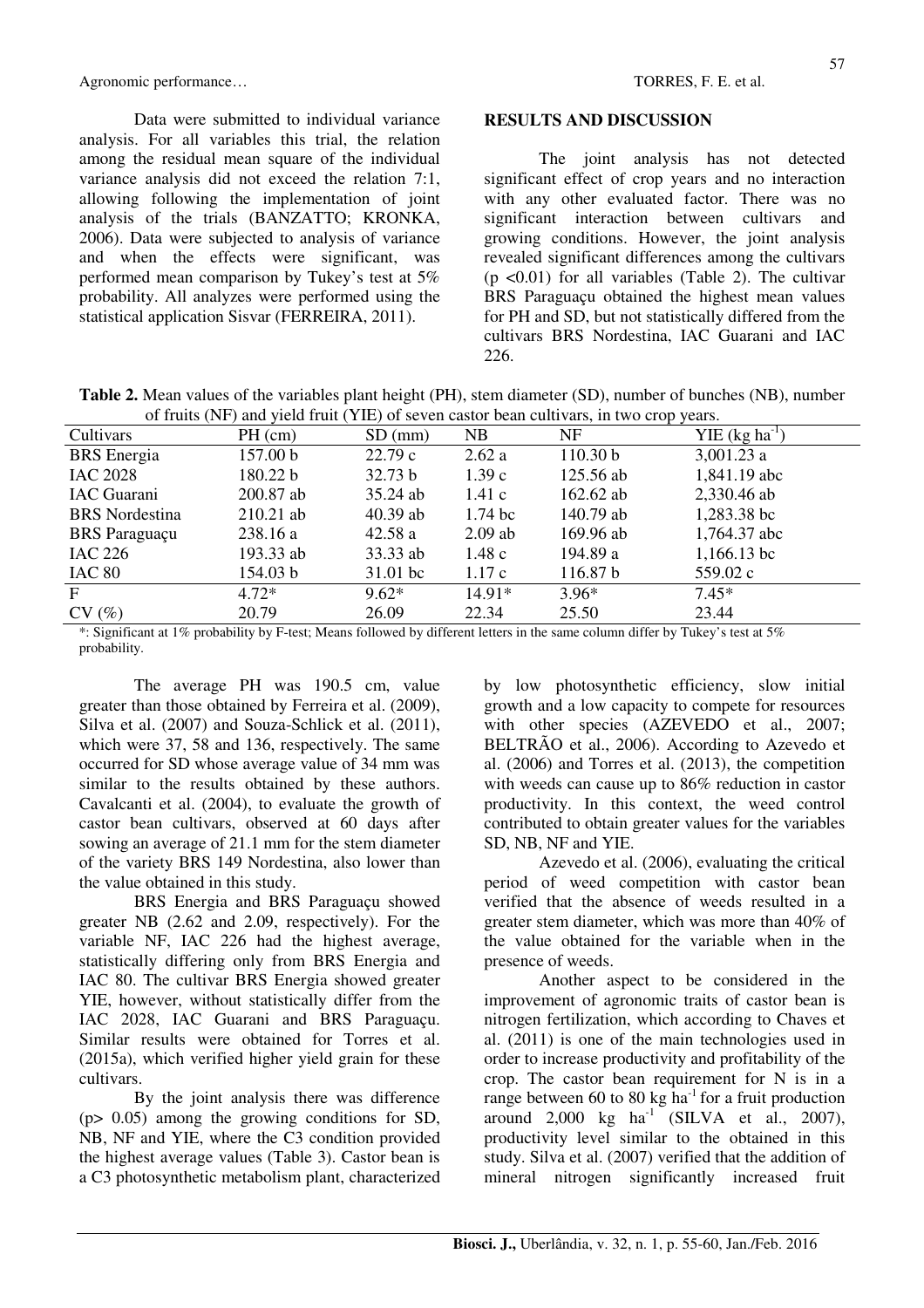production of the crop. Similarly, Chiaradia et al. (2009) found a reduction of 69% in production when it was not applied N, which reinforces the importance of the contribution of this nutrient for castor bean.

| Table 3. Mean values of the variables stem diameter (SD), number of bunches (NB), number of fruits (NF) and |
|-------------------------------------------------------------------------------------------------------------|
| yield fruit (YIE) as function of different growing conditions evaluated, in two crop years.                 |

| Crowing conditions <sup>1</sup> | $SD$ (mm) | $_{\rm NB}$ | NF        | $YIE$ (kg ha <sup>-1</sup> ) |
|---------------------------------|-----------|-------------|-----------|------------------------------|
| C <sub>1</sub>                  | 31,90 b   | 1,67b       | 129,36 b  | 1.551,24 b                   |
| C <sub>2</sub>                  | 35,09a    | 1,82a       | 169, 16a  | 1.970,54 a                   |
| C <sub>3</sub>                  | 35,10a    | 1,62 b      | 139,06 ab | 1.597,85 b                   |
| F                               | $4.47*$   | $4,38*$     | $4.08*$   | $4,45*$                      |
| (%)<br>CV                       | 12,72     | 18,68       | 25,63     | 19,56                        |

<sup>1</sup>: Described in Material and Methods; \*: Significant at 1% probability by F-test; Means followed by different letters in the same column differ by Tukey's test at 5% probability.

Based on this information, the increase observed for SD, NB, NF and YIE under C2 condition can also be attributed to nitrogen biochemical properties in plants. This nutrient is responsible for several physiological functions such as protein synthesis, and its absorption and distribution is essential for leaf senescence, seed germination, growth and regeneration of reproductive seedlings (RENTSCH et al., 2007).

#### **CONCLUSIONS**

The cultivars BRS Energia, IAC 2028, IAC Guarani and BRS Paraguaçu showed better agronomic performance in the Savanna-Pantanal ecotone region.

Topdress nitrogen together with weed control it is recommended for the management of castor by provided to cultivars greater stem diameter, number of bunches, number of fruits and fruit yield.

**RESUMO:** A mamona vem se destacando como uma espécie oleaginosa capaz de suprir a demanda do mercado brasileiro. Desta forma, existe a necessidade de pesquisas que avaliem as diferentes condições de cultivo que esta espécie possa ser cultivada, a fim de subsidiar sua produção. O objetivo do trabalho foi avaliar a influência de diferentes condições no desempenho agronômico de cultivares de mamona cultivada na região do ecótono Cerrado-Pantanal. O experimento foi conduzido na Universidade Estadual de Mato Grosso do Sul, Campus de Aquidauana. Os tratamentos consistiram de sete cultivares de mamona (BRS Energia, IAC-2028, IAC-Guarani, BRS Nordestina, BRS Paraguaçu, IAC-80 e IAC-226) e três condições de cultivo (com controle de plantas daninhas e sem adubação de cobertura com N; com adubação de 80 kg ha<sup>-1</sup> de N e controle de plantas daninhas; sem controle das plantas daninhas e ausência de adubação de cobertura com N) em dois anos agrícolas (2011 and 2012), dispostos em delineamento de blocos ao acaso com três repetições, em esquema fatorial (7 x 3 x 2). Foram avaliadas as seguintes variáveis: altura de plantas, diâmetro do caule, número de cachos, número de frutos e produtividade de frutos. As cultivares BRS Energia, IAC 2028, IAC Guarani e BRS Paraguaçu obtiveram maior produtividade de frutos. A adubação nitrogenada em cobertura e o controle de plantas daninhas proporcionaram às cultivares maior diâmetro do colmo, número de cachos, número de frutos e produtividade de frutos.

**PALAVRAS-CHAVE:** Adubação nitrogenada. Caracteres agronômicos. *Ricinus communis* L.

### **REFERENCES**

AZEVEDO, D. M. P.; BELTRÃO, N. E. M.; SEVERINO, L. S.; CARDOSO, G. D. **Controle de plantas daninhas.** In: AZEVEDO, D. M. P.; BELTRÃO, N. E.M. (Ed.). O agronegócio da mamona no Brasil. 2. ed. Campina Grande: Embrapa Algodão, 2007. p.333-359.

AZEVEDO, D. M. P.; SANTOS, J. W.; SANTOS, T. S.; LEÃO, A. B. Período crítico de competição entre mamoneira e plantas daninhas. **Revista Brasileira de Oleaginosas e Fibrosas**, Campina Grande, v. 10, n. 1/2, p. 1017-1024, 2006.

BANZATTO, D. A.; KRONKA, S. N. **Experimentação agrícola**. 4. ed. Jaboticabal: FUNEP, 2006. 237p.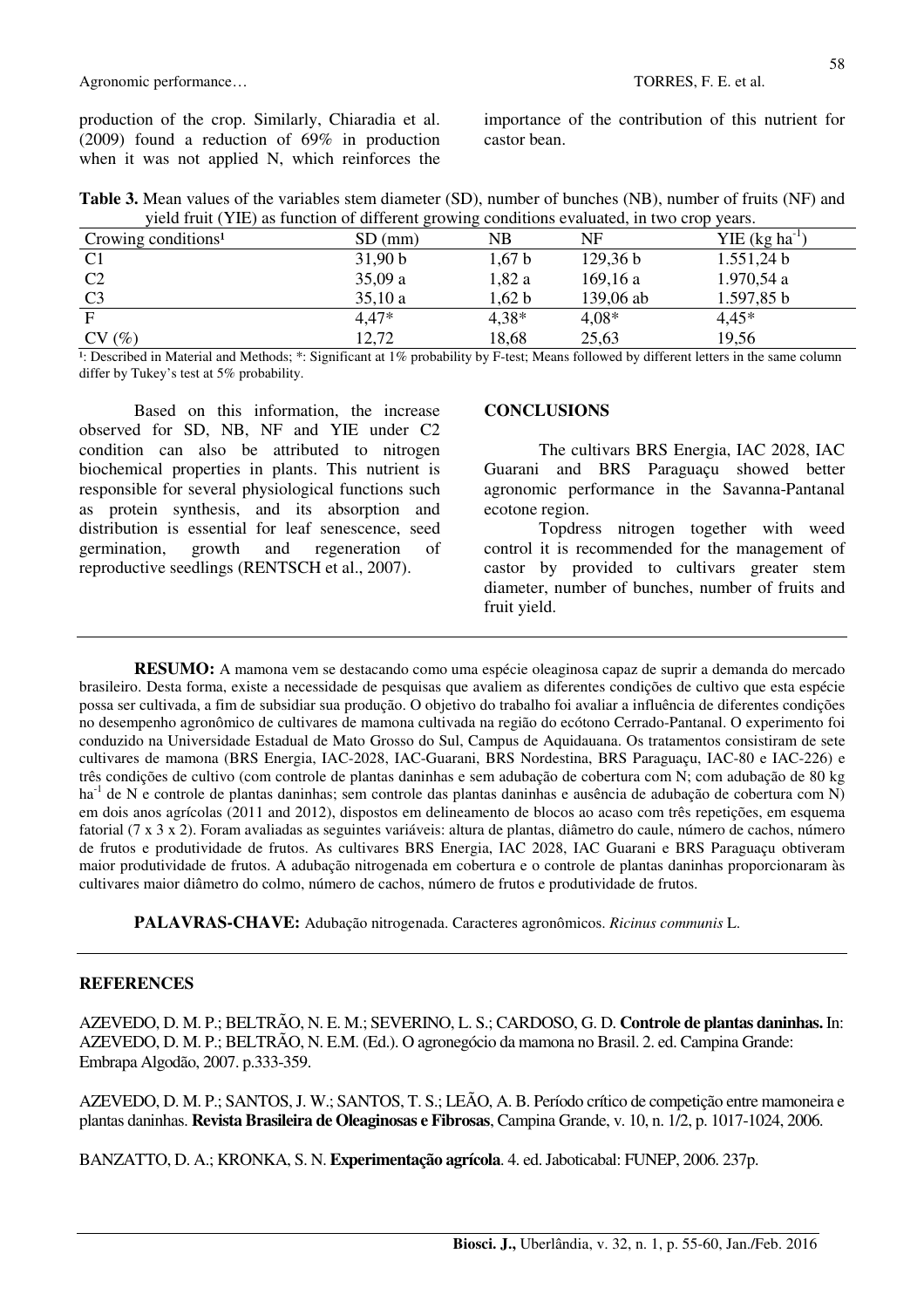Agronomic performance…  $\blacksquare$  TORRES, F. E. et al.

BELTRÃO, N. E. M.; CARTAXO. W. V.; PEREIRA, S. R.; SOARES, J. J.; SILVA, O. R. R. **O cultivo sustentável da mamona no semi-árido brasileiro.** Campina Grande: Embrapa Algodão, 2006.

CAVALCANTI, M. L. F.; BARROS JÚNIOR, G.; CARNEIRO, P. T.; FERNANDES, P. D.; GHEYI, H. R.; CAVALCANTI, R. S. Crescimento inicial da mamoneira submetida à salinidade da água de irrigação. **Revista de Biologia e Ciências da Terra**, Campina Grande, v. 4, n. 1, 2004.

CHAVES, L. H. G.; GHEYI, H. R.; RIBEIRO, S. Consumo de água e eficiência do uso para cultivar de mamona Paraguaçu submetida à fertilização nitrogenada. **Revista de Engenharia Ambiental**, Espírito Santo do Pinhal, v. 08, n. 01, p. 126-133, 2011.

CONAB - Companhia Nacional de Abastecimento. **Mamona - série histórica**. Disponível em: <http://www.conab.gov.br>. Acesso em: 11 Ago 2014.

COSTA, A. G. F.; SOFIATTI, V.; MACIEL, C. D. G.; POLETINE, G. P.; SOUZA, J. I. Weed management strategies for castor bean crops. **Acta Scientarum, Agronomy**. Maringá, v. 36, n. 2, 2014. http://dx.doi.org/10.4025/actasciagron.v36i2.17090

EPSTEIN, E.; BLOOM, A. J. **Nutrição mineral de plantas: princípios e perspectivas**. Londrina: Editora Planta, 2006. 403p.

FAO - Food and Agriculture Oganization of United Nations. **Food and agricultural commodities production**. Disponível em: <http://www.fao.org>. Acesso em: 16 Ago 2014.

FERREIRA, D. F. Sisvar: a computer statistical analysis system. **Ciência e Agrotecnologia (UFLA)**, Lavras, v. 35, n. 6, p. 1039-1042, 2011. http://dx.doi.org/10.1590/S1413-70542011000600001

FERREIRA, M. G. C.; MARUYAMA, W. I.; SORATTO, R. P. Avaliação de cultivares de mamona em dois arranjos de plantas no outono-inverno em Cassilândia-MS. **Revista Brasileira de Oleaginosas e Fibrosas**, Campina Grande, v. 13, n. 2, p. 53-60, 2009.

MACIEL, C. D. G.; POLETINE, J. P.; VELINI, E. D.; AMARAL, J. G. C.; ZANI, L. P.; SANTOS, R. F.; RODRIGUES, M.; RAIMONDI, M. A.; RIBEIRO, R. B. Possibilidade de aplicação de misturas de herbicidas de ação total com jato dirigido em mamoneira de porte anão. **Planta Daninha**, Viçosa, v. 26, n. 2, p. 457-464, 2008. http://dx.doi.org/10.1590/S0100-83582008000200023

MOSHKIN, V. A. **Growth and development of the plant**. In: \_\_\_\_\_\_. (Ed.). Castor. New Delhi: Amerind, 1986. p. 36-42.

RENTSCH, D.; SCHIMIDT, S. TEGEDER, M. Transporters for uptake and allocation of organic nitrogen compounds in plants. **Plant Transporters and Channels**, Heidelberg, v. 581, n. 12, p. 2281–2289, 2007.

SEVERINO, L. S.; MILANI, M.; MORAES, C. R. A.; GONDIM, T. M. S.; CARDOSO, G.D. Avaliação da produtividade e teor de óleo de dez genótipos de mamoneira cultivados em altitude inferior a 300 metros. **Revista Ciência Agronômica**, Fortaleza, v. 37, p. 188‑194, 2006.

SILVA, T. R. B.; LEITE, V. E.; SILVA, A. R. B.; VIANA, L. R. Adubação nitrogenada em cobertura na cultura da mamona em plantio direto. **Pesquisa Agropecuária Brasileira**, Brasília, v. 42, n. 9, p. 1357-1359, 2007. http://dx.doi.org/10.1590/S0100-204X2007000900018

SORATTO, R. S.; SOUZA-SCHLICK, G. D.; GIACOMO, B. M. S.; ZANOTTO, M. D.; FERNANDES, A. M. Espaçamento e população de plantas de mamoneira de porte baixo para colheita mecanizada. **Pesquisa Agropecuária Brasileira**, Brasília, v. 46, n. 3, p. 245-253, 2011.